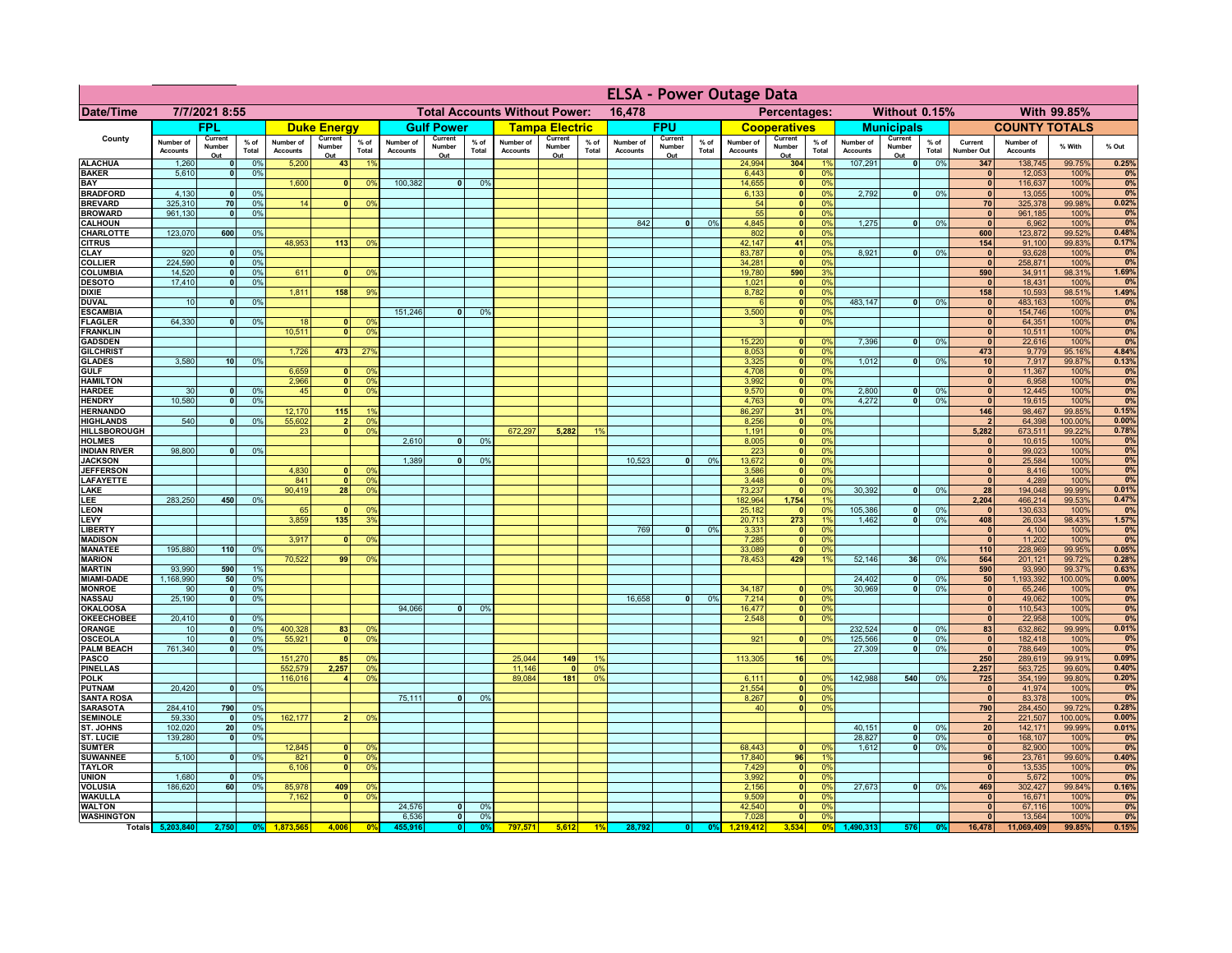## 7/7/2021 8:56 AM ELSA

| <b>Power Provider</b>                               | <b>County</b>    | <b>Number of Customers</b> | <b>Current Number Out</b> | <b>Outage Percentage</b> | <b>Estimated Restore Time</b> |
|-----------------------------------------------------|------------------|----------------------------|---------------------------|--------------------------|-------------------------------|
| Tampa Electric Company                              | HILLSBOROUGH     | 672,297                    | 5,282                     | 0.79%                    | $24$                          |
| Duke Energy                                         | PINELLAS         | 552,579                    | 2,257                     | 0.41%                    | <b>TBD</b>                    |
| Lee County Electric Cooperative                     | LEE              | 182,964                    | 1,754                     | 0.96%                    | <b>TBD</b>                    |
| Florida Power and Light Company                     | SARASOTA         | 284,410                    | 790                       | 0.28%                    | TBD                           |
| Florida Power and Light Company                     | CHARLOTTE        | 123,070                    | 600                       | 0.49%                    | <b>TBD</b>                    |
| Clay Electric Cooperative                           | COLUMBIA         | 17,751                     | 590                       | 3.32%                    | <b>TBD</b>                    |
| Florida Power and Light Company                     | <b>MARTIN</b>    | 93,990                     | 590                       | 0.63%                    | <b>TBD</b>                    |
| Lakeland (Lakeland Electric)                        | <b>POLK</b>      | 128,535                    | 540                       | 0.42%                    | <b>TBD</b>                    |
| <b>Duke Energy</b>                                  | <b>GILCHRIST</b> | 1,726                      | 473                       | 27.40%                   | <b>TBD</b>                    |
| Florida Power and Light Company                     | LEE              | 283,250                    | 450                       | 0.16%                    | <b>TBD</b>                    |
| Clay Electric Cooperative                           | <b>MARION</b>    | 16,459                     | 429                       | 2.61%                    | <b>TBD</b>                    |
| Duke Energy                                         | VOLUSIA          | 85,978                     | 409                       | 0.48%                    | <b>TBD</b>                    |
| Clay Electric Cooperative                           | <b>ALACHUA</b>   | 24,059                     | 304                       | 1.26%                    | <b>TBD</b>                    |
| Central Florida Electric Cooperative                | LEVY             |                            | 273                       |                          | <b>TBD</b>                    |
|                                                     | <b>POLK</b>      | 18,371                     |                           | 1.49%<br>0.20%           | $24$                          |
| Tampa Electric Company                              | <b>DIXIE</b>     | 89,084                     | 181                       |                          | <b>TBD</b>                    |
| Duke Energy                                         |                  | 1,811                      | 158                       | 8.72%                    |                               |
| Tampa Electric Company                              | <b>PASCO</b>     | 25,044                     | 149                       | 0.59%                    | $24$                          |
| Duke Energy                                         | LEVY             | 3,859                      | 135                       | 3.50%                    | <b>TBD</b>                    |
| <b>Duke Energy</b>                                  | <b>HERNANDO</b>  | 12,170                     | 115                       | 0.94%                    | <b>TBD</b>                    |
| Duke Energy                                         | <b>CITRUS</b>    | 48,953                     | 113                       | 0.23%                    | TBD                           |
| Florida Power and Light Company                     | <b>MANATEE</b>   | 195,880                    | 110                       | 0.06%                    | <b>TBD</b>                    |
| <b>Duke Energy</b>                                  | <b>MARION</b>    | 70,522                     | 99                        | 0.14%                    | <b>TBD</b>                    |
| Suwannee Valley Electric Cooperative, Inc.          | SUWANNEE         | 17,830                     | 96                        | 0.54%                    | <b>TBD</b>                    |
| Duke Energy                                         | PASCO            | 151,270                    | 85                        | 0.06%                    | <b>TBD</b>                    |
| <b>Duke Energy</b>                                  | ORANGE           | 400,328                    | 83                        | 0.02%                    | <b>TBD</b>                    |
| Florida Power and Light Company                     | <b>BREVARD</b>   | 325,310                    | 70                        | 0.02%                    | <b>TBD</b>                    |
| Florida Power and Light Company                     | <b>VOLUSIA</b>   | 186,620                    | 60                        | 0.03%                    | <b>TBD</b>                    |
| Florida Power and Light Company                     | MIAMI-DADE       | 1,168,990                  | 50                        | 0.00%                    | TBD                           |
| <b>Duke Energy</b>                                  | <b>ALACHUA</b>   | 5,200                      | 43                        | 0.83%                    | <b>TBD</b>                    |
| Withlacoochee River Electric Cooperative, Inc.      | <b>CITRUS</b>    | 26,500                     | 41                        | 0.15%                    | TBD                           |
| Ocala (Ocala Electric Utility)                      | <b>MARION</b>    | 52,146                     | 36                        | 0.07%                    | <b>TBD</b>                    |
| Withlacoochee River Electric Cooperative, Inc.      | <b>HERNANDO</b>  | 86,106                     | 31                        | 0.04%                    | <b>TBD</b>                    |
| <b>Duke Energy</b>                                  | LAKE             | 90,419                     | 28                        | 0.03%                    | <b>TBD</b>                    |
| Florida Power and Light Company                     | ST. JOHNS        | 102,020                    | 20                        | 0.02%                    | TBD                           |
| Withlacoochee River Electric Cooperative, Inc.      | PASCO            | 113,270                    | 16                        | 0.01%                    | <b>TBD</b>                    |
| Florida Power and Light Company                     | <b>GLADES</b>    | 3,580                      | 10                        | 0.28%                    | <b>TBD</b>                    |
| <b>Duke Energy</b>                                  | <b>POLK</b>      | 116,016                    | $\overline{4}$            | 0.00%                    | <b>TBD</b>                    |
| Duke Energy                                         | <b>HIGHLANDS</b> | 55,602                     | $\overline{2}$            | 0.00%                    | <b>TBD</b>                    |
| <b>Duke Energy</b>                                  | SEMINOLE         | 162,177                    | $\overline{2}$            | 0.00%                    | <b>TBD</b>                    |
| Central Florida Electric Cooperative                | <b>ALACHUA</b>   | 935                        | 0                         | 0.00%                    | <b>TBD</b>                    |
| City of Alachua                                     | <b>ALACHUA</b>   | 4,506                      | $\mathbf 0$               | 0.00%                    | <b>TBD</b>                    |
|                                                     |                  |                            | 0                         | 0.00%                    | <b>TBD</b>                    |
| City of Newberry<br>Florida Power and Light Company | <b>ALACHUA</b>   | 2,185                      | $\mathsf{O}\xspace$       | 0.00%                    | <b>TBD</b>                    |
|                                                     | <b>ALACHUA</b>   | 1,260                      |                           |                          |                               |
| Gainesville (Gainesville Regional Utilities - GRU)  | <b>ALACHUA</b>   | 100,600                    | 0                         | 0.00%                    | TBD                           |
| Clay Electric Cooperative                           | <b>BAKER</b>     | 2,765                      | $\mathbf 0$               | 0.00%                    | <b>TBD</b>                    |
| Florida Power and Light Company                     | <b>BAKER</b>     | 5,610                      | 0                         | 0.00%                    | <b>TBD</b>                    |
| Okefenoke Rural Electric Membership Corporation     | <b>BAKER</b>     | 3,678                      | $\mathsf{O}\xspace$       | 0.00%                    | <b>TBD</b>                    |
| Duke Energy                                         | BAY              | 1,600                      | 0                         | 0.00%                    | <b>TBD</b>                    |
| Gulf Coast Electric Cooperative, Inc.               | BAY              | 14,655                     | $\pmb{0}$                 | 0.00%                    | TBD                           |
| <b>Gulf Power Company</b>                           | BAY              | 100,382                    | 0                         | 0.00%                    | Restored                      |
| City of Starke                                      | <b>BRADFORD</b>  | 2,792                      | $\mathbf 0$               | 0.00%                    | <b>TBD</b>                    |
| Clay Electric Cooperative                           | <b>BRADFORD</b>  | 6,133                      | $\pmb{0}$                 | 0.00%                    | TBD                           |
| Florida Power and Light Company                     | <b>BRADFORD</b>  | 4,130                      | $\pmb{0}$                 | 0.00%                    | <b>TBD</b>                    |
| Duke Energy                                         | <b>BREVARD</b>   | 14                         | 0                         | 0.00%                    | <b>TBD</b>                    |
| Peace River Electric Cooperative, Inc.              | <b>BREVARD</b>   | 54                         | $\mathsf{O}\xspace$       | 0.00%                    | <b>TBD</b>                    |
| Florida Power and Light Company                     | <b>BROWARD</b>   | 961,130                    | 0                         | 0.00%                    | TBD                           |
| Lee County Electric Cooperative                     | <b>BROWARD</b>   | 55                         | $\pmb{0}$                 | 0.00%                    | <b>TBD</b>                    |
| City of Blountstown                                 | CALHOUN          | 1,275                      | 0                         | 0.00%                    | TBD                           |
| Florida Public Utilities Corporation                | CALHOUN          | 842                        | $\mathsf{O}\xspace$       | 0.00%                    | Restored                      |
| Gulf Coast Electric Cooperative, Inc.               | CALHOUN          | 2,013                      | 0                         | 0.00%                    | TBD                           |
| West Florida Electric Cooperative, Inc.             | <b>CALHOUN</b>   | 2,832                      | $\pmb{0}$                 | 0.00%                    | TBD                           |
| Lee County Electric Cooperative                     | CHARLOTTE        | 802                        | 0                         | 0.00%                    | TBD                           |
| Sumter Electric Cooperative, Inc.                   | <b>CITRUS</b>    | 15,647                     | $\mathbf 0$               | 0.00%                    | <b>TBD</b>                    |
| Clay Electric Cooperative                           | <b>CLAY</b>      | 83,787                     | 0                         | 0.00%                    | TBD                           |
| Florida Power and Light Company                     | <b>CLAY</b>      | 920                        | $\mathsf{O}\xspace$       | 0.00%                    | TBD                           |
| Green Cove Springs Electric                         | <b>CLAY</b>      | 4,041                      | 0                         | 0.00%                    | TBD                           |
| Jacksonville (JEA)                                  | <b>CLAY</b>      | 4,880                      | $\mathbf 0$               | 0.00%                    | TBD                           |
| Florida Power and Light Company                     | <b>COLLIER</b>   | 224,590                    | 0                         | 0.00%                    | TBD                           |
| Lee County Electric Cooperative                     | <b>COLLIER</b>   | 34,281                     | $\mathsf{O}\xspace$       | 0.00%                    | <b>TBD</b>                    |
| Duke Energy                                         | COLUMBIA         | 611                        | 0                         | 0.00%                    | TBD                           |
| Florida Power and Light Company                     | <b>COLUMBIA</b>  | 14,520                     | $\mathsf{O}\xspace$       | 0.00%                    | <b>TBD</b>                    |
| Suwannee Valley Electric Cooperative, Inc.          | COLUMBIA         | 2,029                      | 0                         | 0.00%                    | TBD                           |
| Florida Power and Light Company                     |                  |                            | $\mathsf{O}\xspace$       | 0.00%                    | TBD                           |
|                                                     | <b>DESOTO</b>    | 17,410                     |                           |                          |                               |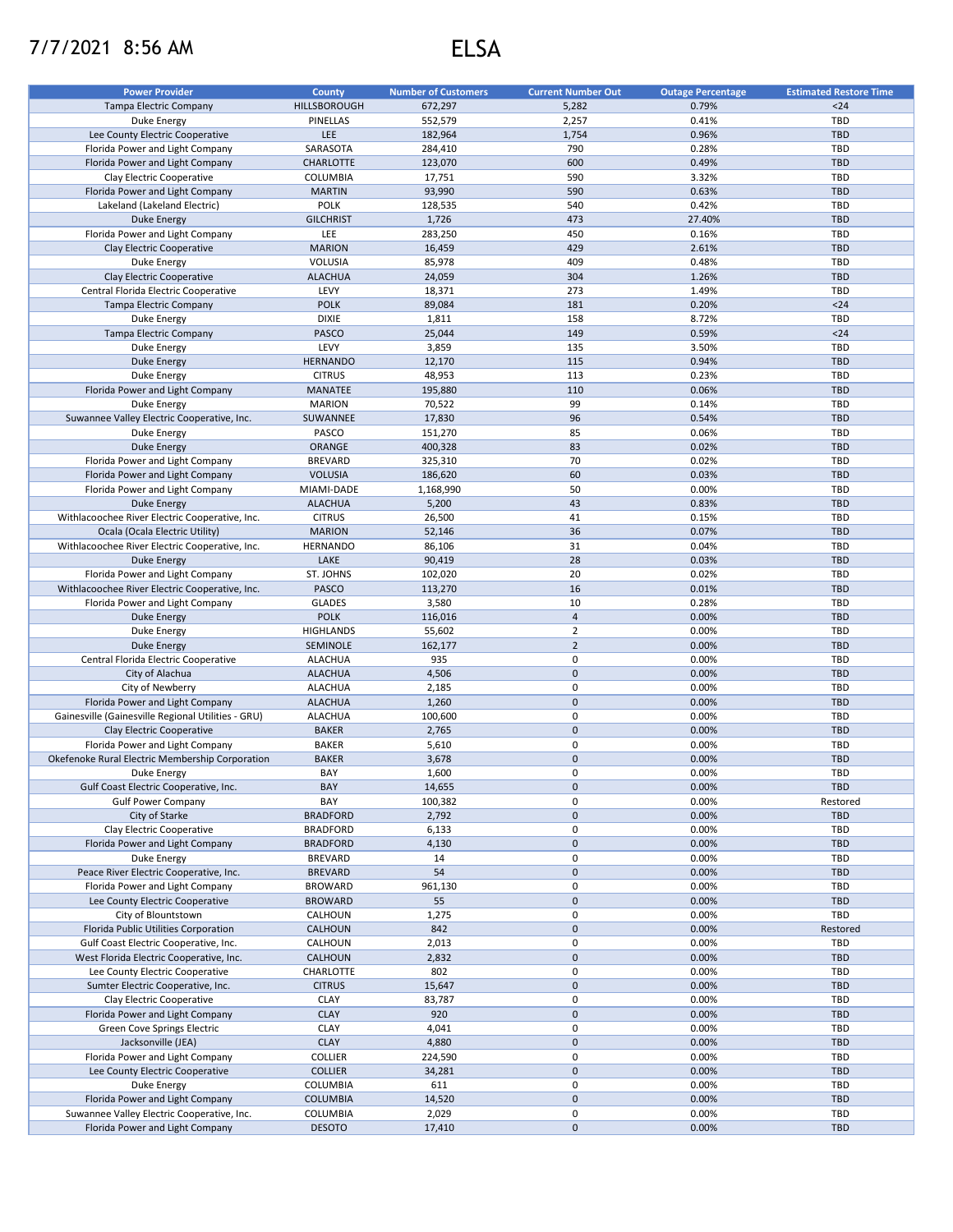## 7/7/2021 8:56 AM ELSA

| Peace River Electric Cooperative, Inc.       | <b>DESOTO</b>               | 1,021            | 0                   | 0.00%          | TBD               |
|----------------------------------------------|-----------------------------|------------------|---------------------|----------------|-------------------|
|                                              | <b>DIXIE</b>                | 639              | $\mathbf{0}$        | 0.00%          | <b>TBD</b>        |
| <b>Tri-County Electric Cooperative</b>       |                             |                  |                     |                |                   |
| Clay Electric Cooperative                    | <b>DUVAL</b>                | 6                | 0                   | 0.00%          | TBD               |
| Florida Power and Light Company              | <b>DUVAL</b>                | 10               | $\mathbf{0}$        | 0.00%          | <b>TBD</b>        |
| Jacksonville (JEA)                           | <b>DUVAL</b>                | 464,250          | 0                   | 0.00%          | TBD               |
| Jacksonville Beach (Beaches Energy Services) | <b>DUVAL</b>                | 18,897           | $\mathbf 0$         | 0.00%          | <b>TBD</b>        |
| Escambia River Electric Cooperative, Inc.    | <b>ESCAMBIA</b>             | 3,500            | 0                   | 0.00%          | TBD               |
| <b>Gulf Power Company</b>                    | <b>ESCAMBIA</b>             | 151,246          | $\mathbf 0$         | 0.00%          | Restored          |
| Clay Electric Cooperative                    | <b>FLAGLER</b>              | 3                | 0                   | 0.00%          | <b>TBD</b>        |
|                                              |                             |                  |                     |                |                   |
| Duke Energy                                  | <b>FLAGLER</b>              | 18               | $\mathbf 0$         | 0.00%          | <b>TBD</b>        |
| Florida Power and Light Company              | <b>FLAGLER</b>              | 64,330           | 0                   | 0.00%          | TBD               |
| <b>Duke Energy</b>                           | <b>FRANKLIN</b>             | 10,511           | $\pmb{0}$           | 0.00%          | <b>TBD</b>        |
| Chattahoochee Electric                       | GADSDEN                     | 1,173            | 0                   | 0.00%          | TBD               |
| City of Havana                               | GADSDEN                     | 1,455            | $\mathbf 0$         | 0.00%          | <b>TBD</b>        |
| City of Quincy                               | GADSDEN                     | 4,768            | 0                   | 0.00%          | TBD               |
| Talquin Electric Cooperative, Inc.           | <b>GADSDEN</b>              | 15,220           | $\mathbf 0$         | 0.00%          | <b>TBD</b>        |
|                                              |                             |                  |                     |                |                   |
| Central Florida Electric Cooperative         | <b>GILCHRIST</b>            | 8,048            | 0                   | 0.00%          | TBD               |
| Clay Electric Cooperative                    | <b>GILCHRIST</b>            | 5                | $\pmb{0}$           | 0.00%          | <b>TBD</b>        |
| City of Moore Haven                          | <b>GLADES</b>               | 1,012            | 0                   | 0.00%          | TBD               |
| Glades Electric Cooperative, Inc.            | <b>GLADES</b>               | 3,325            | $\pmb{0}$           | 0.00%          | <b>TBD</b>        |
| Duke Energy                                  | <b>GULF</b>                 | 6,659            | 0                   | 0.00%          | <b>TBD</b>        |
| Gulf Coast Electric Cooperative, Inc.        | <b>GULF</b>                 | 4,708            | $\pmb{0}$           | 0.00%          | <b>TBD</b>        |
| Duke Energy                                  | <b>HAMILTON</b>             | 2,966            | 0                   | 0.00%          | TBD               |
|                                              |                             |                  |                     |                |                   |
| Suwannee Valley Electric Cooperative, Inc.   | <b>HAMILTON</b>             | 3,992            | $\pmb{0}$           | 0.00%          | <b>TBD</b>        |
| City of Wauchula                             | HARDEE                      | 2,800            | $\pmb{0}$           | 0.00%          | <b>TBD</b>        |
| <b>Duke Energy</b>                           | HARDEE                      | 45               | $\pmb{0}$           | 0.00%          | <b>TBD</b>        |
| Florida Power and Light Company              | HARDEE                      | 30               | 0                   | 0.00%          | TBD               |
| Glades Electric Cooperative, Inc.            | <b>HARDEE</b>               | 0                | $\pmb{0}$           |                | <b>TBD</b>        |
| Peace River Electric Cooperative, Inc.       | HARDEE                      | 9,570            | 0                   | 0.00%          | TBD               |
| City of Clewiston                            | <b>HENDRY</b>               | 4,272            | $\pmb{0}$           | 0.00%          | <b>TBD</b>        |
|                                              |                             |                  |                     |                |                   |
| Florida Power and Light Company              | <b>HENDRY</b>               | 10,580           | 0                   | 0.00%          | TBD               |
| Glades Electric Cooperative, Inc.            | <b>HENDRY</b>               | 4,009            | $\mathbf 0$         | 0.00%          | <b>TBD</b>        |
| Lee County Electric Cooperative              | <b>HENDRY</b>               | 754              | 0                   | 0.00%          | TBD               |
| Sumter Electric Cooperative, Inc.            | <b>HERNANDO</b>             | 191              | $\mathbf 0$         | 0.00%          | <b>TBD</b>        |
| Florida Power and Light Company              | <b>HIGHLANDS</b>            | 540              | 0                   | 0.00%          | TBD               |
| Glades Electric Cooperative, Inc.            | <b>HIGHLANDS</b>            | 7,945            | $\pmb{0}$           | 0.00%          | <b>TBD</b>        |
| Peace River Electric Cooperative, Inc.       | <b>HIGHLANDS</b>            | 311              | $\pmb{0}$           | 0.00%          | TBD               |
| <b>Duke Energy</b>                           | <b>HILLSBOROUGH</b>         | 23               | $\mathbf 0$         | 0.00%          | <b>TBD</b>        |
|                                              |                             |                  |                     |                |                   |
| Peace River Electric Cooperative, Inc.       | HILLSBOROUGH                | 1,191            | 0                   | 0.00%          | TBD               |
| Choctawhatchee Electric Cooperative          | <b>HOLMES</b>               | 321              | $\mathbf 0$         | 0.00%          | <b>TBD</b>        |
| <b>Gulf Power Company</b>                    | <b>HOLMES</b>               | 2,610            | 0                   | 0.00%          | Restored          |
| West Florida Electric Cooperative, Inc.      | <b>HOLMES</b>               | 7,684            | $\pmb{0}$           | 0.00%          | <b>TBD</b>        |
| City of Vero Beach                           | <b>INDIAN RIVER</b>         | 0                | 0                   |                | TBD               |
| Florida Power and Light Company              | <b>INDIAN RIVER</b>         | 98,800           | $\pmb{0}$           | 0.00%          | <b>TBD</b>        |
|                                              |                             |                  | $\pmb{0}$           | 0.00%          | TBD               |
| Peace River Electric Cooperative, Inc.       | <b>INDIAN RIVER</b>         | 223              |                     |                |                   |
| Florida Public Utilities Corporation         | <b>JACKSON</b>              | 10,523           | $\mathsf{O}\xspace$ | 0.00%          | Restored          |
| Gulf Coast Electric Cooperative, Inc.        | <b>JACKSON</b>              | 51               | $\pmb{0}$           | 0.00%          | TBD               |
| <b>Gulf Power Company</b>                    | <b>JACKSON</b>              | 1,389            | $\mathbf 0$         | 0.00%          | Restored          |
| West Florida Electric Cooperative, Inc.      | <b>JACKSON</b>              | 13,621           | $\mathbf 0$         | 0.00%          | TBD               |
| Duke Energy                                  | <b>JEFFERSON</b>            | 4,830            | $\pmb{0}$           | 0.00%          | <b>TBD</b>        |
| Tri-County Electric Cooperative              | <b>JEFFERSON</b>            | 3,586            | 0                   | 0.00%          | TBD               |
| Central Florida Electric Cooperative         | LAFAYETTE                   | 10               | $\mathbf 0$         | 0.00%          | <b>TBD</b>        |
|                                              |                             |                  |                     |                |                   |
| Duke Energy                                  | LAFAYETTE                   | 841              | 0                   | 0.00%          | TBD               |
| Suwannee Valley Electric Cooperative, Inc.   | LAFAYETTE                   | 3,391            | 0                   | 0.00%          | <b>TBD</b>        |
| <b>Tri-County Electric Cooperative</b>       | LAFAYETTE                   | 47               | 0                   | 0.00%          | TBD               |
| City of Leesburg                             | LAKE                        | 24,500           | 0                   | 0.00%          | <b>TBD</b>        |
| City of Mount Dora                           | LAKE                        | 5,892            | 0                   | 0.00%          | TBD               |
| Clay Electric Cooperative                    | LAKE                        | 2,284            | 0                   | 0.00%          | <b>TBD</b>        |
| Sumter Electric Cooperative, Inc.            | LAKE                        | 70,953           | 0                   | 0.00%          | TBD               |
|                                              |                             |                  |                     |                |                   |
| City of Tallahassee                          | <b>LEON</b>                 | 105,386          | $\mathbf 0$         | 0.00%          | <b>TBD</b>        |
| Duke Energy                                  | LEON                        | 65               | 0                   | 0.00%          | TBD               |
| Talquin Electric Cooperative, Inc.           | LEON                        | 25,182           | $\mathbf 0$         | 0.00%          | <b>TBD</b>        |
| City of Williston                            | LEVY                        | 1,462            | 0                   | 0.00%          | TBD               |
| Clay Electric Cooperative                    | LEVY                        | 671              | $\mathbf 0$         | 0.00%          | <b>TBD</b>        |
| Sumter Electric Cooperative, Inc.            | LEVY                        | 1,671            | 0                   | 0.00%          | TBD               |
| Florida Public Utilities Corporation         | <b>LIBERTY</b>              | 769              | $\pmb{0}$           | 0.00%          | Restored          |
|                                              |                             |                  |                     |                |                   |
| Talquin Electric Cooperative, Inc.           | LIBERTY                     | 3,331            | 0                   | 0.00%          | TBD               |
| Duke Energy                                  | <b>MADISON</b>              | 3,917            | $\pmb{0}$           | 0.00%          | <b>TBD</b>        |
| Tri-County Electric Cooperative              | <b>MADISON</b>              | 7,285            | 0                   | 0.00%          | TBD               |
| Peace River Electric Cooperative, Inc.       | MANATEE                     | 33,089           | $\mathsf{O}\xspace$ | 0.00%          | <b>TBD</b>        |
| Central Florida Electric Cooperative         | <b>MARION</b>               | 9                | 0                   | 0.00%          | TBD               |
| Sumter Electric Cooperative, Inc.            | <b>MARION</b>               | 61,985           | 0                   | 0.00%          | <b>TBD</b>        |
| Homestead                                    |                             |                  |                     |                |                   |
|                                              |                             |                  |                     |                |                   |
| Florida Keys Electric Cooperative            | MIAMI-DADE<br><b>MONROE</b> | 24,402<br>34,187 | 0<br>0              | 0.00%<br>0.00% | TBD<br><b>TBD</b> |